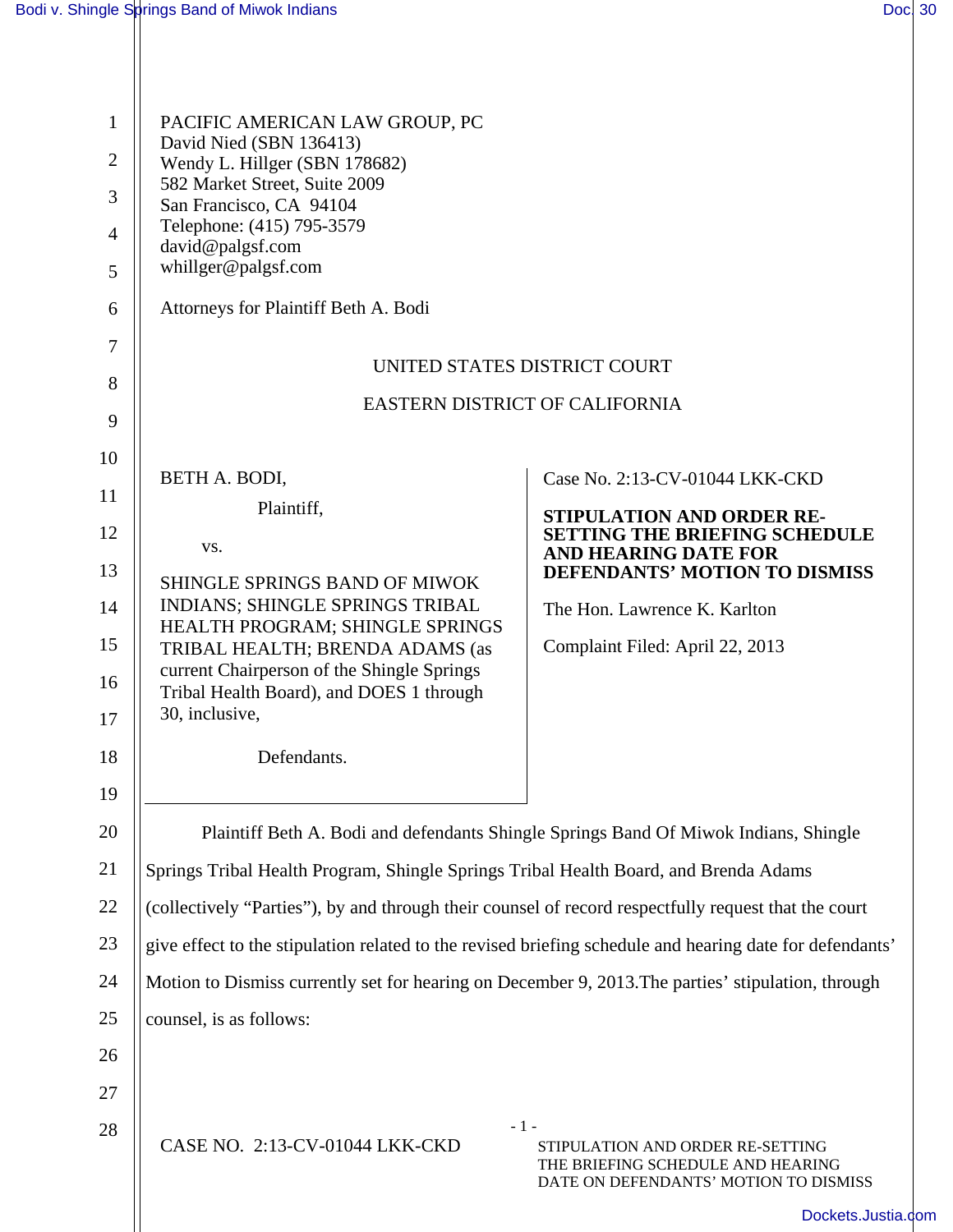| $\mathbf{1}$   | WHEREAS, all the above-listed defendants have filed their F.R.C.P. 12(b)(1) Motion to                                                                     |  |  |  |
|----------------|-----------------------------------------------------------------------------------------------------------------------------------------------------------|--|--|--|
| $\sqrt{2}$     | Dismiss, seeking dismissal of Plaintiff's Second Amended Complaint based upon the lack of subject                                                         |  |  |  |
| $\mathfrak{Z}$ | matter jurisdiction, and the hearing is scheduled for December 9, 2013;                                                                                   |  |  |  |
| $\overline{4}$ | WHEREAS, the Parties wish to make arrangements for orderly filing of the Opposition                                                                       |  |  |  |
| 5              | and Reply briefing on a timeline to conserve judicial and litigant resources in light of settlement                                                       |  |  |  |
| 6              | efforts;                                                                                                                                                  |  |  |  |
| 7              | WHEREAS, the Parties also wish to briefly continue the hearing date to provide the Court                                                                  |  |  |  |
| $8\,$          | with sufficient opportunity to review the Parties' papers; and                                                                                            |  |  |  |
| 9              | WHEREAS, the Parties agree that the foregoing reasons present good cause for altering the                                                                 |  |  |  |
| 10             | briefing schedule set forth in Rule 230 of the Local Rules of the United States District Court,                                                           |  |  |  |
| 11             | Eastern District of California.                                                                                                                           |  |  |  |
| 12             | NOW, THEREFORE, IT IS HEREBY STIPULATED AND AGREED among the Parties                                                                                      |  |  |  |
| 13             | that:                                                                                                                                                     |  |  |  |
| 14             | Plaintiff shall oppose defendants' motion to dismiss no later than November 4,<br>1.                                                                      |  |  |  |
| 15             | 2013;                                                                                                                                                     |  |  |  |
| 16             | Defendants shall file any reply brief in support of their motion to dismiss no later<br>2.                                                                |  |  |  |
| 17             | than December 9, 2013.                                                                                                                                    |  |  |  |
| 18             | The hearing on Defendants' motion to dismiss shall be continued to December 16,<br>3.                                                                     |  |  |  |
| 19             | 2013, at 10:00 a.m., or at a date and time convenient for the Court.                                                                                      |  |  |  |
| 20             | The scheduling conference in this matter set for December 16, 2013, shall be taken<br>4.                                                                  |  |  |  |
| 21             | off calendar, to be reset, if necessary, following the resolution of Defendants' motion to dismiss.                                                       |  |  |  |
| 22             |                                                                                                                                                           |  |  |  |
| 23             |                                                                                                                                                           |  |  |  |
| 24             |                                                                                                                                                           |  |  |  |
| 25             |                                                                                                                                                           |  |  |  |
| 26             |                                                                                                                                                           |  |  |  |
| 27             |                                                                                                                                                           |  |  |  |
| 28             | $-2-$<br>CASE NO. 2:13-CV-01044 LKK-CKD<br>STIPULATION AND ORDER RE-SETTING<br>THE BRIEFING SCHEDULE AND HEARING<br>DATE ON DEFENDANTS' MOTION TO DISMISS |  |  |  |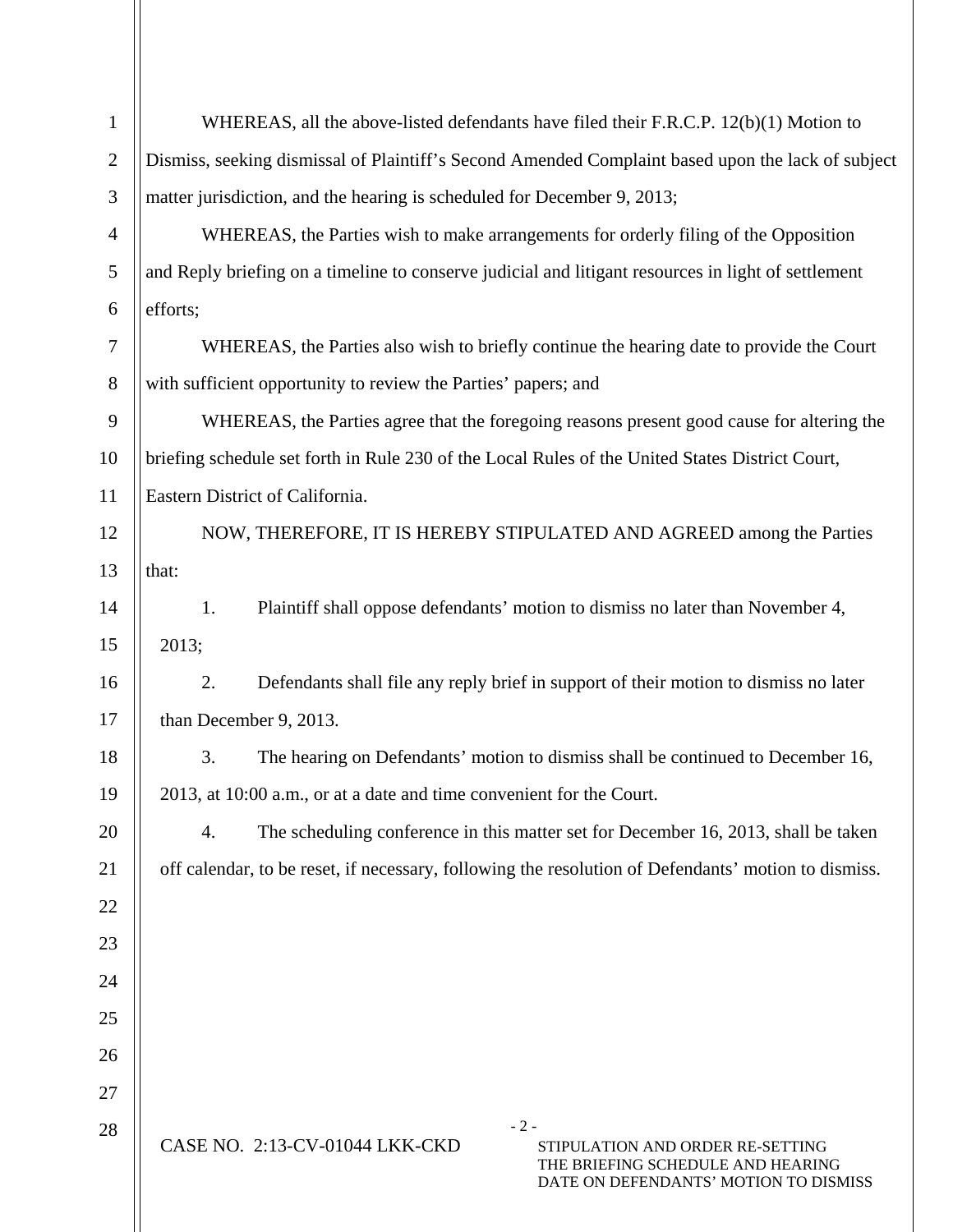| 1              | IT IS SO STIPULATED.                                                                       |                                |                                                                                                                |  |
|----------------|--------------------------------------------------------------------------------------------|--------------------------------|----------------------------------------------------------------------------------------------------------------|--|
| $\overline{2}$ |                                                                                            |                                | Respectfully submitted,                                                                                        |  |
| 3              | Dated: October 30, 2013                                                                    |                                | PACIFIC AMERICAN LAW GROUP, PC                                                                                 |  |
| 4              |                                                                                            |                                |                                                                                                                |  |
| 5              |                                                                                            |                                | By /s/ Wendy L. Hillger (approved Oct 30, 2013)<br>WENDY L. HILLGER                                            |  |
| 6              |                                                                                            |                                | <b>Attorneys for Plaintiff</b>                                                                                 |  |
| 7              |                                                                                            |                                |                                                                                                                |  |
| 8              | Dated: October 30, 2013                                                                    |                                | <b>DENTONS US LLP</b>                                                                                          |  |
| 9              |                                                                                            |                                |                                                                                                                |  |
| 10             |                                                                                            |                                | By /s/ Ian R. Barker<br>IAN R. BARKER                                                                          |  |
| 11             |                                                                                            |                                | <b>Attorneys for Defendants</b>                                                                                |  |
| 12             |                                                                                            |                                | SHINGLE SPRINGS BAND OF MIWOK<br>INDIANS, SHINGLE SPRINGS TRIBAL                                               |  |
| 13             |                                                                                            |                                | HEALTH PROGRAM, SHINGLE SPRINGS<br>TRIBAL HEALTH BOARD, and BRENDA                                             |  |
| 14             | <b>ADAMS</b>                                                                               |                                |                                                                                                                |  |
| 15             | <b>ORDER</b>                                                                               |                                |                                                                                                                |  |
| 16             | The Parties having stipulated thereto and good cause appearing, IT IS HEREBY               |                                |                                                                                                                |  |
| 17             | <b>ORDERED THAT:</b>                                                                       |                                |                                                                                                                |  |
| 18             |                                                                                            |                                |                                                                                                                |  |
| 19             | 1.                                                                                         |                                | Plaintiff shall oppose defendants' motion to dismiss no later than November 4,                                 |  |
| 20             | 2013;                                                                                      |                                |                                                                                                                |  |
| 21             | 2.<br>Defendants shall file any reply brief in support of their motion to dismiss no later |                                |                                                                                                                |  |
| 22             | than December 9, 2013.                                                                     |                                |                                                                                                                |  |
| 23             | The hearing on Defendants' motion to dismiss is continued to January 13, 2014, at<br>3.    |                                |                                                                                                                |  |
| 24             | 10:00 a.m.                                                                                 |                                |                                                                                                                |  |
| 25             |                                                                                            |                                |                                                                                                                |  |
| 26<br>27       |                                                                                            |                                |                                                                                                                |  |
| 28             |                                                                                            |                                | $-3-$                                                                                                          |  |
|                |                                                                                            | CASE NO. 2:13-CV-01044 LKK-CKD | STIPULATION AND ORDER RE-SETTING<br>THE BRIEFING SCHEDULE AND HEARING<br>DATE ON DEFENDANTS' MOTION TO DISMISS |  |